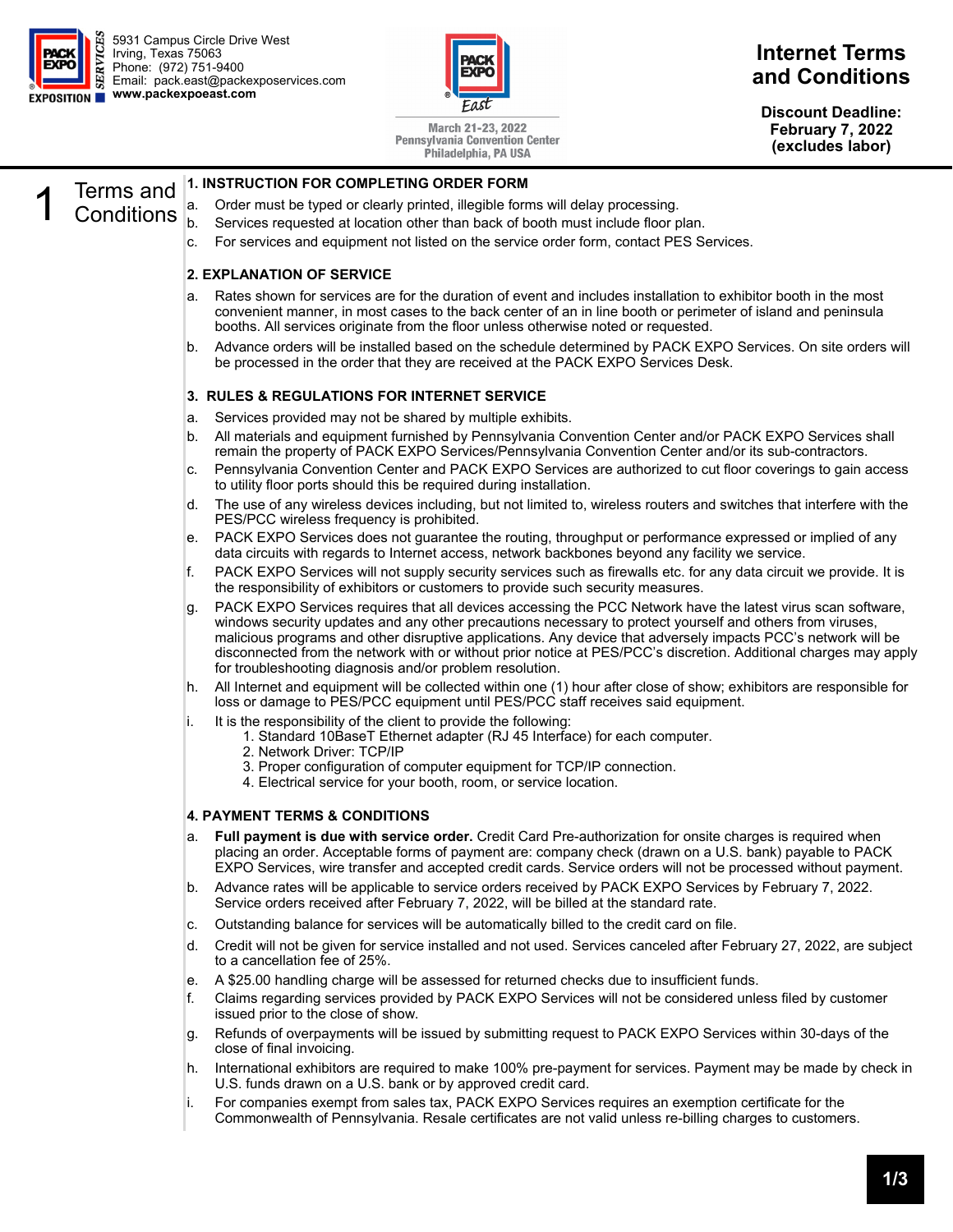| <b>PACK</b>       |  | 5931 Campus Circle Drive West<br><b>DESPENSIVE SERVICE DESCRIPSIVE SERVICE DESPENSIVE SERVICE SERVICE SERVICE SERVICE SERVICE SERVICE SERVICE SERV</b><br><b>EXPRESSIVE SERVICE SERVICE SERVICE SERVICE SERVICE SERVICE SERVICE SERVICE SERVICE SERVICE SERVICE SERVICE </b><br>S Email: pack.east@packexposervices.com |
|-------------------|--|-------------------------------------------------------------------------------------------------------------------------------------------------------------------------------------------------------------------------------------------------------------------------------------------------------------------------|
| <b>EXPOSITION</b> |  | www.packexpoeast.com                                                                                                                                                                                                                                                                                                    |



## **Internet Service**

**Discount Deadline: February 7, 2022 (excludes labor)** 

| March 21-23, 2022                     |
|---------------------------------------|
| <b>Pennsylvania Convention Center</b> |
| Philadelphia, PA USA                  |

|                                        | <b>Standard</b><br><b>Advance</b><br><b>Price</b><br><b>Total</b><br>Qty<br><b>Price</b>                                                                                                                                                                                                                                                                                                                                                                                                                                                                                                                                                                                                                                                                                                                                                                                                                                |
|----------------------------------------|-------------------------------------------------------------------------------------------------------------------------------------------------------------------------------------------------------------------------------------------------------------------------------------------------------------------------------------------------------------------------------------------------------------------------------------------------------------------------------------------------------------------------------------------------------------------------------------------------------------------------------------------------------------------------------------------------------------------------------------------------------------------------------------------------------------------------------------------------------------------------------------------------------------------------|
| Dedicated<br><b>Public</b><br>Internet | Dedicated Public Internet Service will accommodate internet functions such as: viewing streaming video,<br>surfing the Internet, viewing websites and checking email. These services provide "real IPs", there are no<br>blocked ports and they will support multiple users with VPN connections.<br>Dedicated Public 9Mb - includes (10) IP<br>X \$9,900.00<br>addresses, can expand to (28) total IP addresses<br>$$14,142.90 =$<br>Dedicated Public 6Mb - includes (10) IP<br>addresses, can expand to (28) total IP addresses<br>X \$7,700.00<br>$$11,000.00 =$<br>Dedicated Public 3Mb - includes (6) IP<br>addresses, can expand to (11) total IP addresses<br>$$6,678.60 =$<br>X \$4,675.00<br>Dedicated Public 1.5Mb - includes (6) IP<br>addresses, can expand to (11) total IP addresses<br>X \$2,750.00<br>$$3,928.60 =$<br>X \$ 176.00<br>\$<br>$251.45 =$<br><b>Additional Dedicated Public IP Address</b> |
|                                        |                                                                                                                                                                                                                                                                                                                                                                                                                                                                                                                                                                                                                                                                                                                                                                                                                                                                                                                         |
| Private<br>Internet<br><b>Service</b>  | Private Internet Service will accommodate general internet functions such as: viewing streaming video,<br>surfing the Internet, viewing websites and checking email. These services will not support multiple users<br>with VPN connections.<br>Private 9Mb - includes (4) IP addresses<br>X \$1,980.00<br>$$2,828.60 =$<br>$$1,885.75 =$<br>X \$1,320.00<br>Private 6Mb - includes (4) IP addresses<br>X \$1,100.00<br>$$1,571.45 =$<br>Private 3Mb - includes (4) IP addresses<br><b>Additional Private IP Address</b><br>X \$ 137.50<br>\$<br>$196.45 =$                                                                                                                                                                                                                                                                                                                                                             |
|                                        |                                                                                                                                                                                                                                                                                                                                                                                                                                                                                                                                                                                                                                                                                                                                                                                                                                                                                                                         |
| Dry VLAN<br>Connection                 | THIS SERVICE IS NOT INTERNET ACCESS. This service is inclusive of the origination and destination<br>points.<br>Dry VLAN connection<br>X \$ 660.00<br>$$942.90 =$<br><b>ORIGINATION POINT:</b><br><b>DESTINATION POINT:</b>                                                                                                                                                                                                                                                                                                                                                                                                                                                                                                                                                                                                                                                                                             |

Cancellation Policy: Please see page one of this section for Payment Terms and Conditions.

| <b>ADDITIONAL INFORMATION</b>                                                                          | <b>CALCULATING YOUR TOTAL</b>               |          |
|--------------------------------------------------------------------------------------------------------|---------------------------------------------|----------|
| An Internet floor plan must be provided with this order.<br>See next page for placement grid template. | Subtotal                                    |          |
| Attached                                                                                               | Taxes and Fees Multiplied by 8% of Subtotal |          |
| TO FOIIOW (Must be received by Disc. Deadline for Advance Rate)                                        | Late Floorplan Fee (received after 2/25/22) | \$500.00 |
| <b>Standard Location</b>                                                                               | <b>TOTAL</b>                                |          |
|                                                                                                        |                                             |          |
| <b>Exhibiting Company:</b>                                                                             | Booth Number:                               |          |
| Print Name:                                                                                            | Date:                                       | 2/3      |
| Authorizer's Signature:                                                                                |                                             |          |